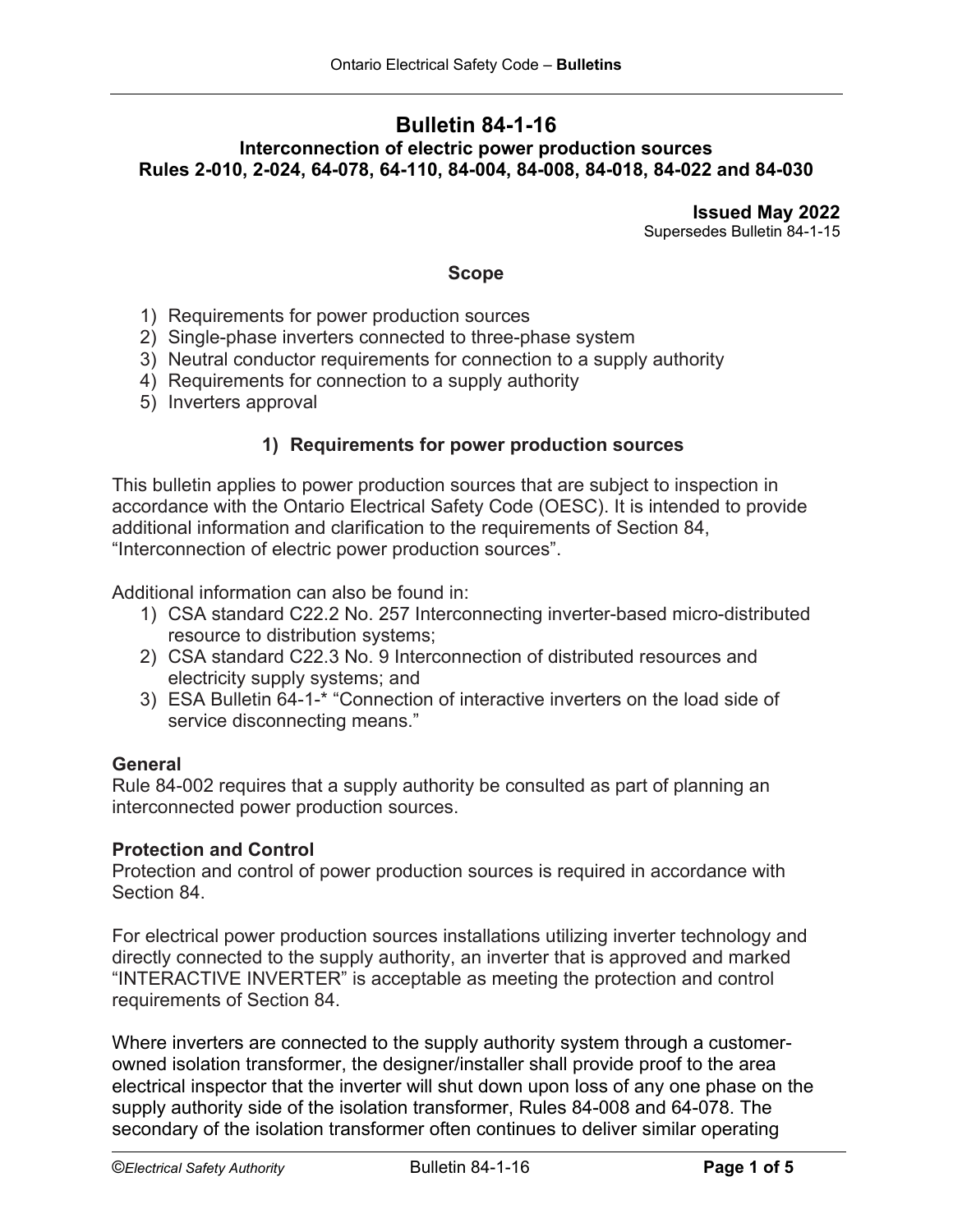voltage in an open delta configuration. An example of one of the configurations where the inverter may not shut down upon loss of any one phase on the supply authority side is WYE-DELTA, with the delta facing the inverter, as shown in Diagram B1 (may not be limited to only that configuration).

**Location for supply authority disconnecting means:** Rule 84-022 requires disconnecting means to be provided to disconnect simultaneously all electrical power production sources from the supply authority system. As per Rule 84-024, the disconnecting means is required to be readily accessible for all types of interconnected power production sources in all buildings (residential, commercial, industrial, etc.)

- For single dwellings, the location of the supply authority disconnecting means is required to be mounted externally beside the meter.
- For installations in other than single dwellings, it has to be in a location acceptable to the supply authority.

Visible isolation may be required for some installations as per the supply authority. Installers are required to comply with the supply authority requirements for disconnecting means.

# **Diagram B1 – Solar PV system connected to a supply authority via an isolation transformer**



The Electrical Safety Authority (ESA) strongly recommends designers of interconnected power production sources utilizing an isolation transformer consult with a transformer manufacturer and review the supply authority and customer configurations/requirements prior to specifying the transformer for a project.

For systems based on non-inverter technology or utilizing an approved stand-alone inverter, the protection and control required by Section 84 shall be coordinated with and acceptable to the supply authority, prior to connection authorization from ESA. The owner or owner's agent shall provide verification to ESA that the installed protection and control is acceptable to the supply authority.

For this reason, the supply authority must be involved with customer-owned, electric power production installations.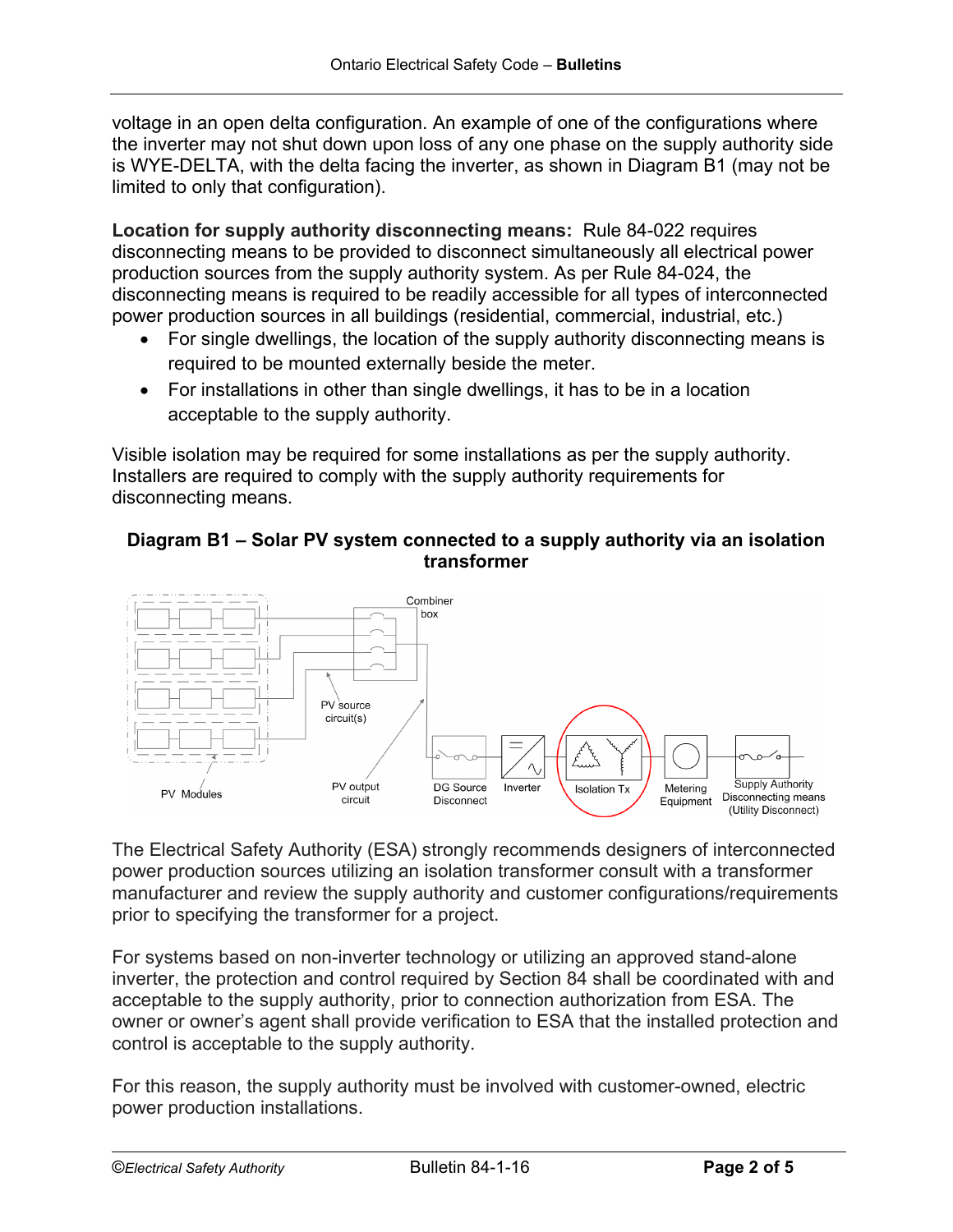Temporary connections may be authorized to permit calibration and coordination prior to generation.

## **Plan Review**

Electrical work on any electrical installation shall not commence until plans have been submitted and examined by the ESA where the electrical installation involves any installation involving electric-power-production sources with a rating in excess of 10 kW, and operating in parallel with a supply authority system.

# **2) Single-phase inverters connected to three-phase system**

#### **Question 1**

Are one or two single-phase inverters marked as "INTERACTIVE INVERTER" permitted to be connected to a three-phase supply authority system?

#### **Answer 1**

Yes if permitted by the supply authority and meet the conditions of Rule 64-110.

## **3) Neutral conductor requirements for connection to a supply authority**

## **Question 2**

For an electrical power production source (generator) connected to a supply authority incorporating a neutral (grounded circuit conductor), does the OESC require a neutral output from the generating system to be connected to the supply authority system neutral?

# **Answer 2**

No, unless:

- The generator used requires a neutral reference from the supply authority (Rule 2-034); or
- The supply authority specifies a neutral output (Rule 84-002).

#### **Question 3**

Where a transformer is used to change the voltage of the electrical power production source to match that of the supply authority, does the OESC require transformer output to have a neutral point for connection to the supply authority system neutral? (i.e.: 208 V solar inverter system connected to 347/600 V supply authority.)

#### **Answer 3**

No, unless the supply authority requires a neutral output.

#### **Rationale**

Although the supply authority connected electrical power production source may also feed neutral connected loads within the facility, or load share, and a neutral connection to the revenue meter may also be required by the supply authority for metering purposes, the OESC does not mandate a neutral output.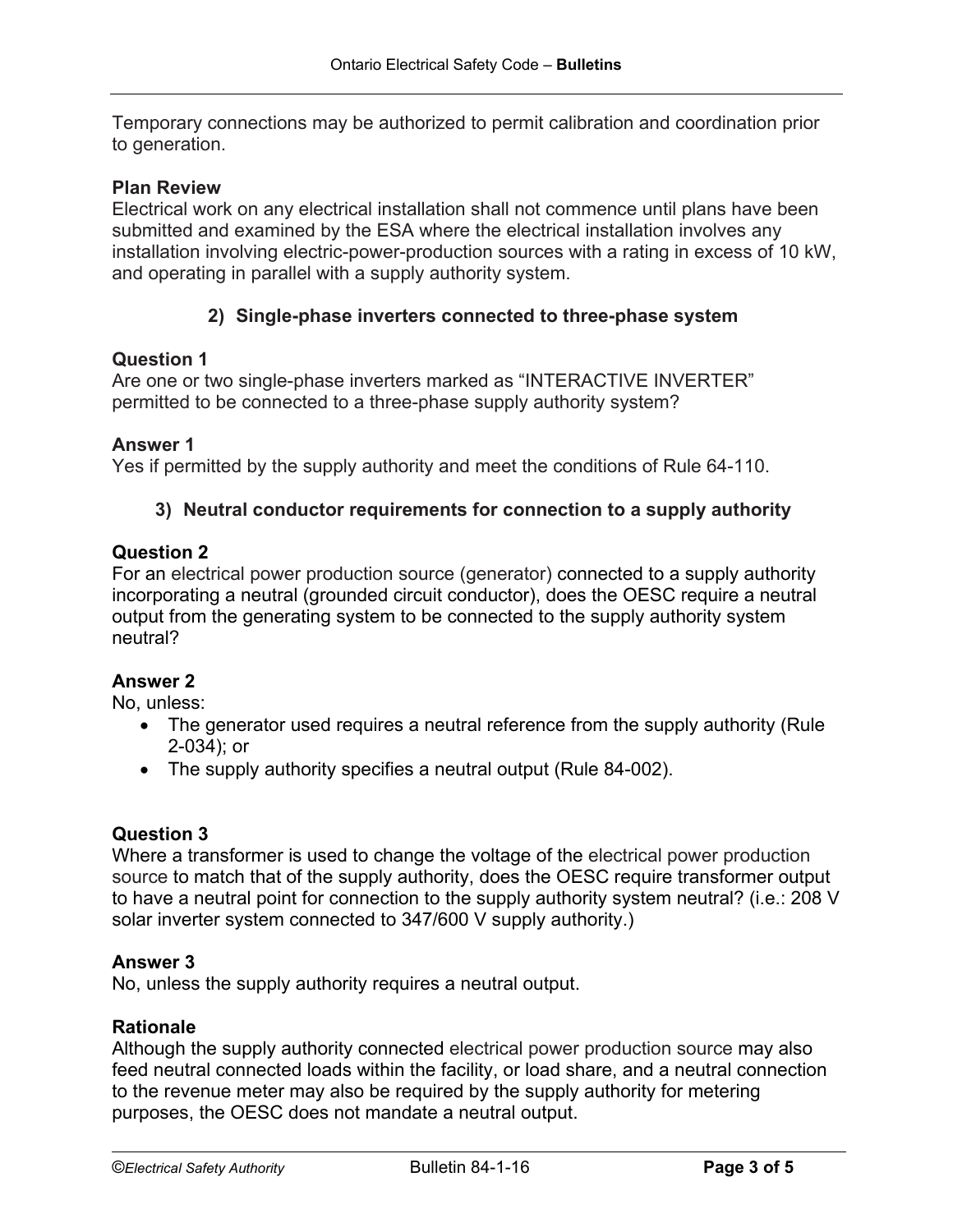Some supply authorities specify a neutral output from the interconnected electrical power production source which would require compliance based on Rule 84-002.

Some grid tie inverters require a neutral reference from the supply authority; this would require compliance based on Rule 2-034.

Some grid tie inverters can be configured to operate with or without a neutral output, (i.e. L1 and L2 only). Others, such as three-phase grid tie inverters, may require a neutral reference.

Supply authorities may also require a neutral output from the interconnected electrical power production source for metering purposes or for voltage stability.

# **4) Requirements for connection to a supply authority**

Some products can operate in parallel with the supply authority and can be programmable whether or not to back-feed the supply authority. The applicable requirements for supply authority interconnection are required as per CSA standard C22.2 No. 107.1 and UL standard UL 1741. The interconnection requirements may be included in the certification of energy storage systems.

These products may not be, or do not include "transfer devices" that electrically isolate the system from the supply authority. Devices that operate in parallel with the supply authority are required to meet the applicable standards' requirements for supply authority interconnection and be marked as "INTERACTIVE INVERTER" or equivalent.

Rule 84-002 requires the interconnection of electrical power production sources, with or without energy storage (such as batteries), to be in accordance with supply authority. As part of the business process at ESA, inspectors are required to send a connection authorization to the supply authority indicating interconnected electrical power production sources regardless if it is programed not to back-feed.

Examples of systems that may operate in parallel with the supply authority:

1) Self-contained energy storage systems, see Photos B1



**Photo B1 - Example of self-contained energy storage system and**